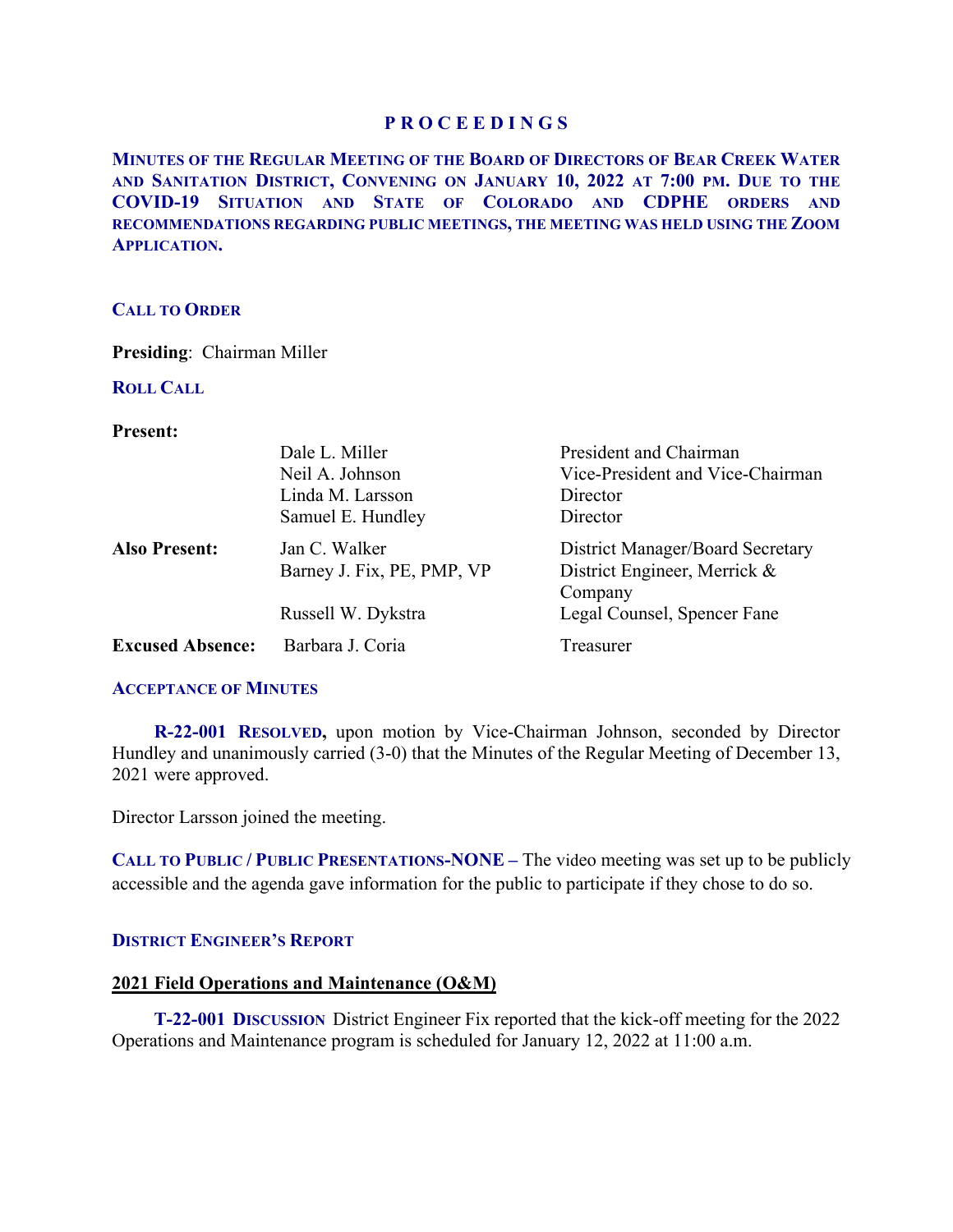## **MINUTES, JANUARY 10, 2022** PAGE **2**

## **DISTRICT ENGINEER'S REPORT [CONTINUED FROM PAGE 1]**

# **Hodgson Park Phase 3**

 **T-22-002 DISCUSSION** This project is Phase 3 of the Morrison/Hodgson Park project which runs a 12-inch water line from S. Garland Court to the Garrison Street meter. It will require crossing two lots on S. Garland Court along the common lot line and then crossing S. Garrison Street to the meter. During the design period of the project, District Engineers have met with a boring contractor. The existing line in Garland Ct. may need to be replaced using a pipe bursting method. The District contracted Kumar and Associates to provide soil samples from the area. The soil report from Kumar found that there is rock in the area. The District Engineer is re-analyzing how to replace the existing waterline. It is most likely that the water line will be removed and replaced in the same trench across S. Garrison Street.

#### **Garland Court Sanitary Sewer Line Connection**

 **T-22-003 DISCUSSION** The Garland Court sanitary sewer connection project is a project the District has been trying to do for the past 18-20 years. This connection would connect at S. Garland Court and West Cornell Place, then run north into the City of Lakewood Park open space and connect to the Metro Water Recovery sewer line. This connection would alleviate high flows of sewage from South Cornell Place to S. Kipling Street, near the Victoria Village townhomes subdivision. District Engineer Fix has a conceptual plan of the location of the proposed sewer line.

 Merrick and Company and has completed a survey of this alignment to the Metro Water Recovery (Metro) sewer line. The survey showed that the Metro sewer manhole does not lie within their easement and it is not adjacent to the City of Lakewood parcel. The District will need to begin the application and approval process with the City of Lakewood and the Jefferson County joint Open Space Committee. The alternative would be to connect further upstream, which would add to the construction cost.

 After consideration and discussion of both options, the Board directed District Engineer Fix to begin the application process for approval though the joint City of Lakewood and Jefferson County Open Space Committee.

## **Balsam Street Development**

 **T-22-004 DISCUSSION** District Engineer Fix reported that he had received the second submittal of plans for the development at 3522 S. Balsam St. and he has returned them to the developer with comments.

### **Acceptance of the District Engineer's Report**

**R-22-002 RESOLVED,** upon motion by Director Hundley, seconded by a Vice-Chairman Johnson, and unanimously carried, that the District Engineer's Report be accepted.

 Preceding this action, the District Engineer's report of activities for December 2021 was presented. A copy is attached hereto and made a part of the record.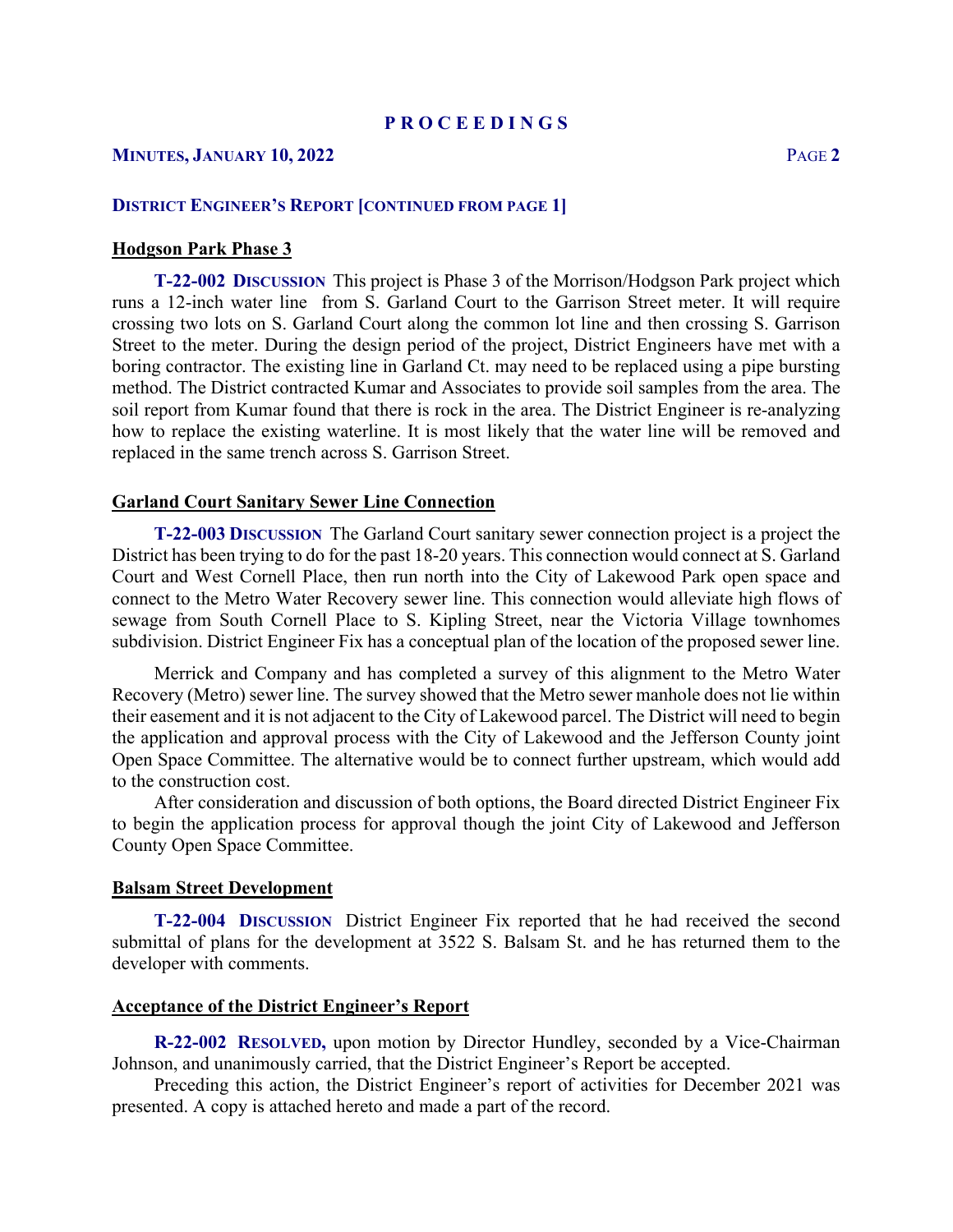# **MINUTES, JANUARY 10, 2022 PAGE 3**

# **TREASURER'S REPORT**

### **Approval of Payment of Invoices and Payroll**

 **R-22-003 RESOLVED**, upon motion by Director Larsson, seconded by Director Hundley, and unanimously carried, the payment of invoices and payroll presented in the amount of \$132,524.41 was approved. A list is attached hereto and made a part of the record.

 Preceding this action, Director Larsson reported that upon her review of the checks, Automated Clearing House (ACH) payments and payroll, she found them to be in order for approval by the Board.

## **Approval of Treasurer's Report**

 **R-22-004 RESOLVED,** upon motion by Vice-Chairman Johnson seconded by Director Larsson, and unanimously carried, that the Treasurer's Report based on unaudited financial reports as of December 31, 2021 was accepted as presented. A copy is attached hereto and made a part of the record.

 Preceding this action, District Manager Walker reported that the Federal Funds Rate is unchanged and remains at 0 to 0.25%. One Treasury Note with a five-year maturity was purchased in December. District Manager Walker and Treasurer Coria have continued to consider various investment options to maintain the safety of the investments and to receive the best rate possible and continue the laddering of the investment portfolio.

District Manager Walker presented the 4<sup>th</sup> quarter 2021 Budget-to-Actual Report to the Board.

#### **LEGAL COUNSEL'S REPORT**

 **T-22-005 DISCUSSION** Legal Counsel Dykstra and District Manager Walker reported an update on a past incident in the District regarding utility locates.

## **DISTRICT MANAGER'S REPORT**

 District Manager Walker presented the December 2021 Report of District Activities, a copy of which is attached hereto and made a part of the record.